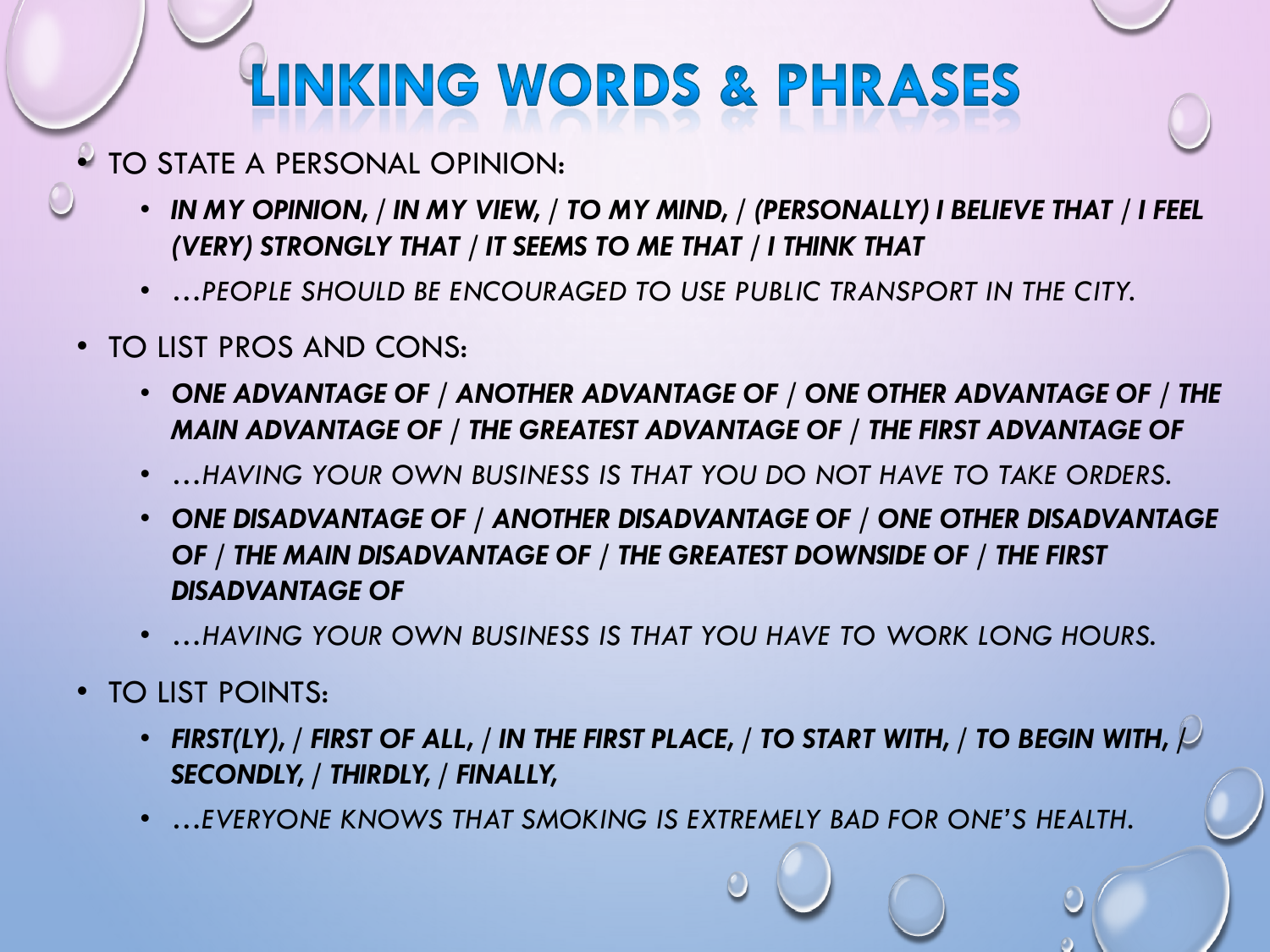- TO SHOW CONSEQUENCE:
	- *BEGINNING: FIRST. / TO BEGIN WITH, / TO START WITH, / FIRST OF ALL, …GET EVERYONE OUT OF THE BUILDING.*
	- *CONTINUING: SECONDLY, / AFTER THIS/THAT, / THEN, / NEXT, …CALL THE FIRE BRIGADE.*
	- *CONCLUDING: FINALLY, / LASTLY, / LAST BUT NOT LEAST, …KEEP A SAFE DISTANCE FROM THE FIRE.*
- TO ADD MORE POINTS ON THE SAME TOPIC:
	- *WHAT IS MORE, / FURTHERMORE, / MOREOVER, / BESIDES THIS/THAT, / IN ADDITION (TO THIS), TO TOP IT (ALL) OFF, …DOGS ARE VERY USEFUL IN POLICE WORK.*
	- *DOGS ARE ALSO VERY USEFUL IN POLICE WORK.*
	- *DOGS ARE USEFUL IN POLICE WORK TOO.*
	- *NOT ONLY DO DOGS HELP THE BLIND, BUT THEY ARE VERY USEFUL IN POLICE WORK AS WELL.*
- TO SHOW CAUSE:
	- *THE BBC DECIDED NOT TO SHOW THE PROGRAMME BECAUSE / DUE TO THE FACT THAT / SINCE / AS …IT WOULD UPSET TOO MANY PEOPLE.*
	- *THE PROGRAMME WOULD UPSET TOO MANY PEOPLE; FOR THIS REASON / THEREFORE THE BBC DECIDED NOT TO SHOW IT.*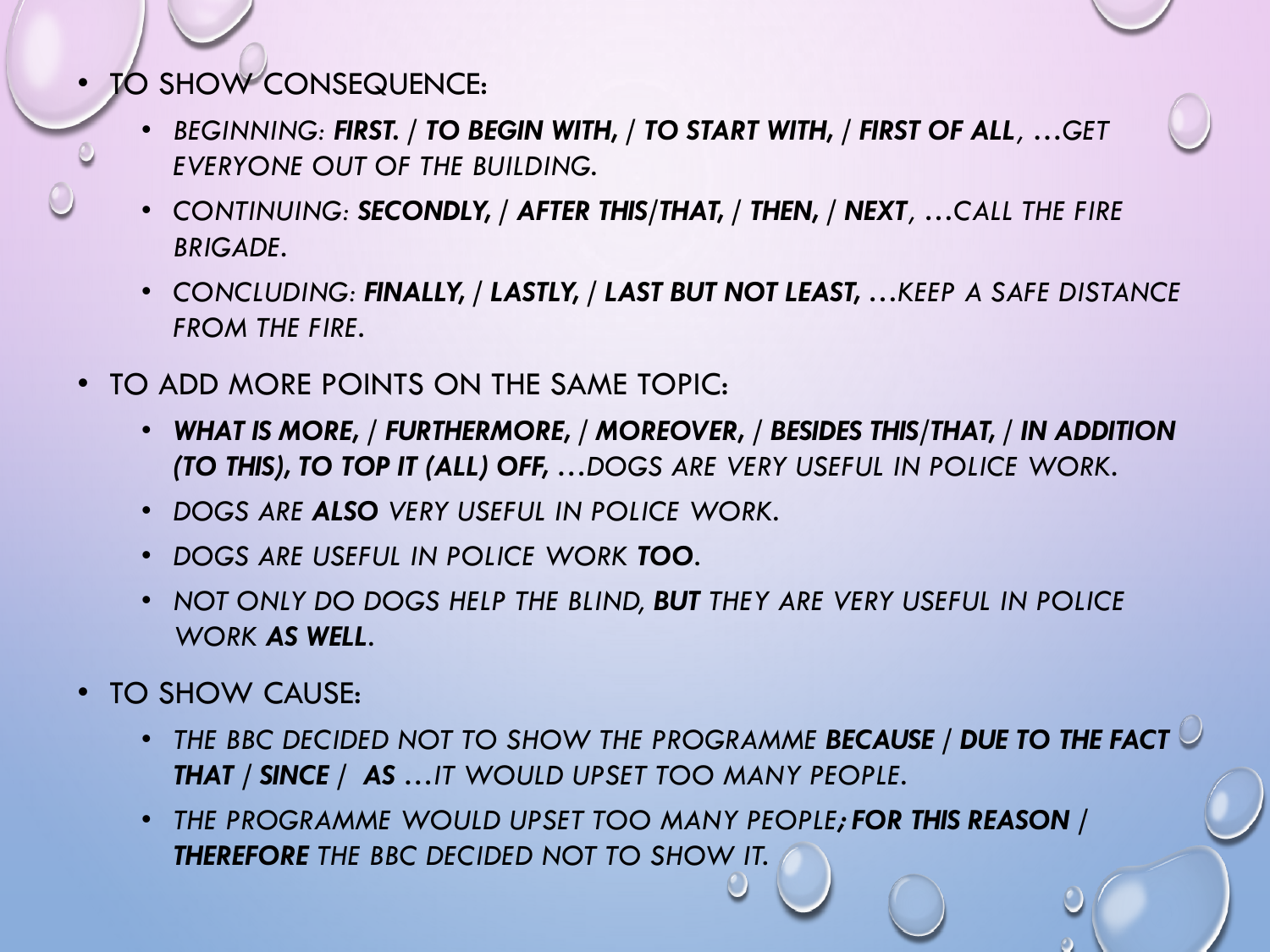## • TO SHOW RESULT / EFFECT / CONSEQUENCES:

- *SHE WON A SCHOLARSHIP THEREFORE, / SO, / CONSEQUENTLY, / AS A CONSEQUENCE, / AS A RESULT, FOR THIS REASON, SHE WAS ABLE TO CONTINUE HER STUDIES.*
- TO SHOW PURPOSE:
	- *HE DECIDED TO LEARN RUSSIAN SO THAT HE COULD READ TOLSTOY.*
	- *HE DECIDED TO LEARN RUSSIAN SO AS TO / IN ORDER TO READ TOLSTOY.*
- TO GIVE EXAMPLES:
	- *FOR INSTANCE, / FOR EXAMPLE, BY RUNNING, SWIMMING OR JOGGING THREE TIMES A WEEK YOU'LL FEEL YOUNGER AND LIVE LONGER.*
	- *BY TAKING REGULAR EXERCISE SUCH AS / LIKE RUNNING, SWIMMING OR JOGGING, YOU'LL FEEL YOUNGER AND LIVE LONGER.*
	- *IF YOU WANT TO FEEL YOUNGER AND LIVE LONGER, YOU SHOULD TAKE REGULAR EXERCISE, PARTICULARLY / IN PARTICULAR, / ESPECIALLY, RUNNING, SWIMMING OR JOGGING.*